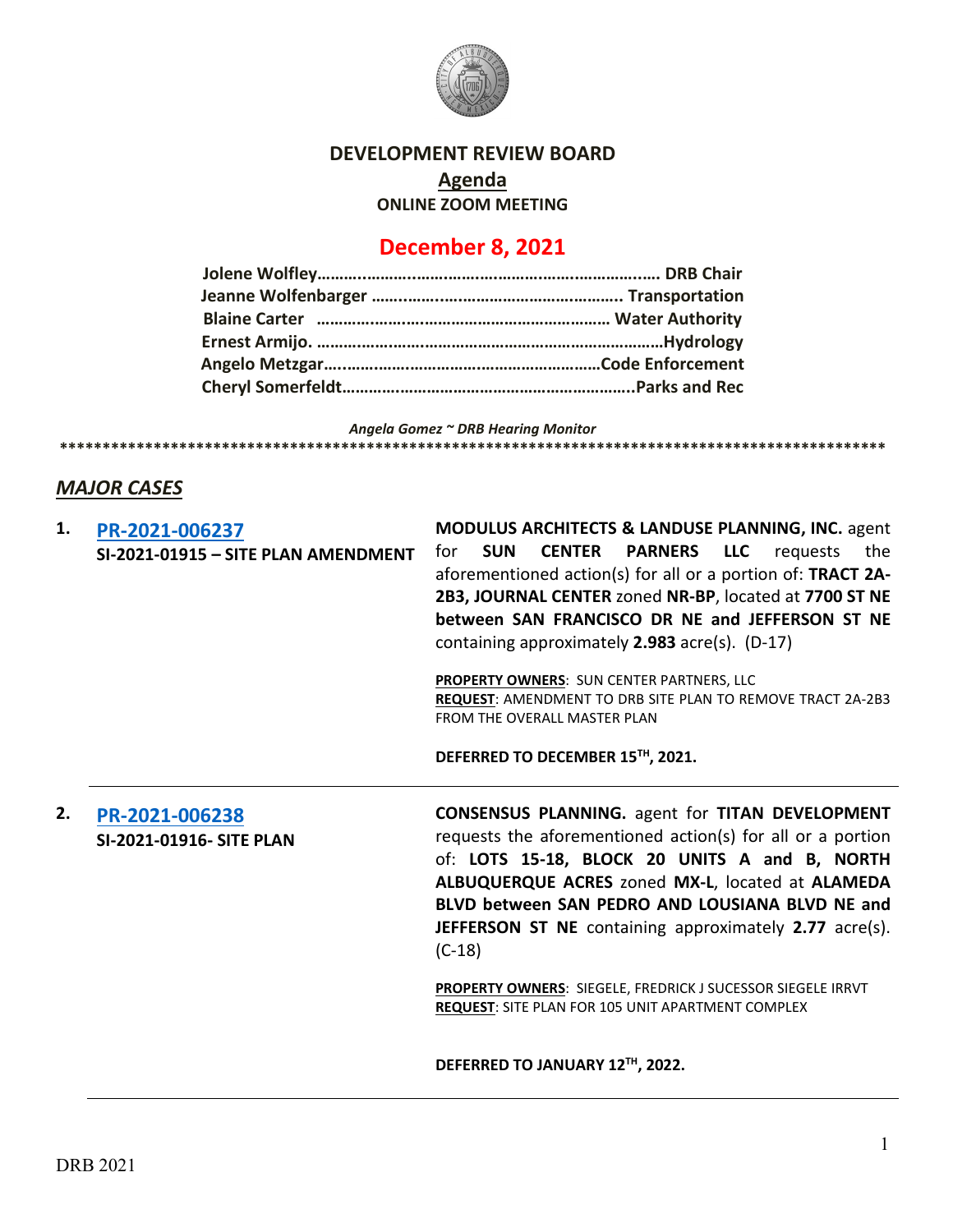## **3. [PR-2021-005864](http://data.cabq.gov/government/planning/DRB/PR-2021-005864/DRB%20Submittals/) IDO 2019 SD-2021-00212 – PRELIMINARY PLAT**

**CSI – CARTESIAN SURVEYS, INC.** agent for **RED SKY HOLDINGS** requests the aforementioned action(s) for all or a portion of: **LOT 12 UNIT 5, AVALON SUBDIVISION** zoned **NR-BP**, located on **EAST SIDE OF 98TH ST NW, BETWEEN BLUEWATER RD NW and VOLCANO RD NW** containing approximately 11.0954 acre(s). (K-09) *[Deferred from 11/17/21]*

**PROPERTY OWNERS**: MAJEC, LLC

**REQUEST**: TO CREATE 6 TRACTS FROM ONE EXISTING TRACT BY SUBDIVISION, GRANT EASEMENT AND ADDITIONAL RIGHT OF WAY

**DEFERRED TO DECEMBER 15TH, 2021.**

# **4. [PR-2021-005628](http://data.cabq.gov/government/planning/DRB/PR-2021-005628/DRB%20Submittals/) IDO 2020 SD-2021-00214 – PRELIMINARY PLAT SD-2021-00224 – BULK LAND PLAT**

**BOHANNAN HUSTON INC.** agent for **MDS INVESTMENTS, LLC** requests the aforementioned action(s) for all or a portion of: **TRACT A-1-A-1-A, MESA DEL SOL INNOVATION PARK** zoned **PC**, located on **UNIVERSITY BLVD SE between STRYKER RD and UNIVERSITY BLVD** containing approximately 1598.6338 acre(s). (R-14, S-14-17, T-15-17) *[Deferred from 11/17/21]*

**PROPERTY OWNERS**: MDS INVESTMENTS, LLC

**REQUEST**: PRELIMINARY PLAT AND BULK LAND PLAT FOR FUTURE TRACT N AND THE RE-PLAT OF TRACT A-1-A1-A TO DEDICATE RIGHT OF WAY FOR MESA DEL SOL TOWN CENTER.

**DEFERRED TO DECEMBER 15TH, 2021.**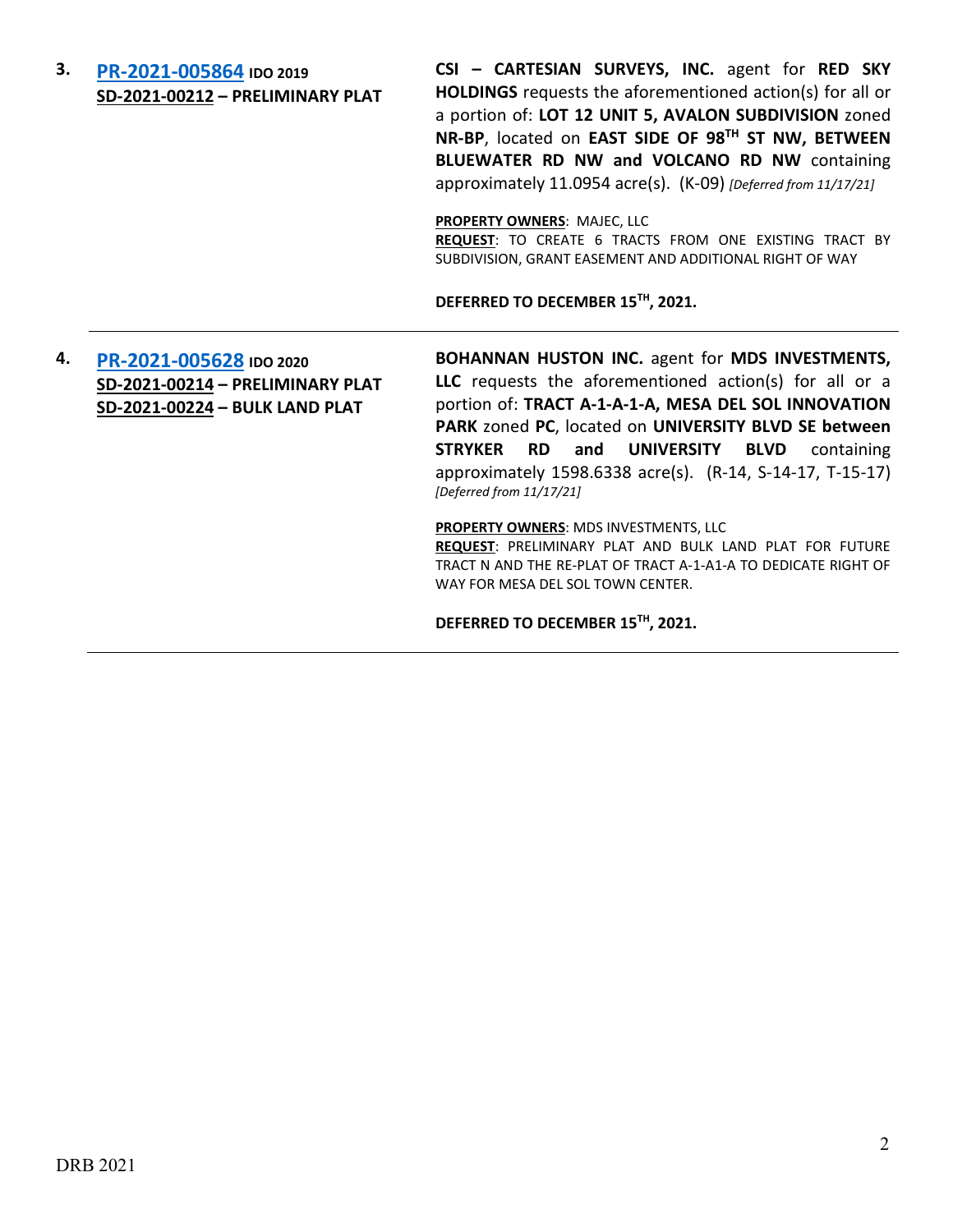**5. [PR-2020-004447](http://data.cabq.gov/government/planning/DRB/PR-2020-004447/DRB%20Submittals/) SI-2021-01885 – SITE PLAN**  **AECOM** agent for **PUBLIC SERIVCE COMPANY OF NEW MEXICO (PNM)** requests the aforementioned action(s) for all or a portion of: **TRACT A-1, SUNPORT MUNICIPAL ADDITION** zoned **NR-SU**, located at **2200 SUNPORT BLVD SE** between **UNIVERSITY BLVD SE** and **YALE BLVD SE** containing approximately 20.88 acre(s). (M-15) *[Deferred from 12/1/21]*

#### **PROPERTY OWNERS**: PNM

**REQUEST**: SITE PLAN FOR NEW ELECTRIC UTILITY SUBSTATION ON AN APPROXIMATELY 21 ACRE EASEMENTS OF THE SUPORT AT THE NE CONER OF UNIVERSITY BLVD AND SUNPORT BLVD SE PER EPC CONDTION OF APPROVAL AS DETERMINED BY ZEO.

**IN THE MATTER OF THE AFOREMENTIONED APPLICATION, BEING IN COMPLIANCE WITH ALL APPLICABLE REQUIREMENTS OF THE DPM AND THE IDO, THE DRB HAS** *APPROVED* **THE SITE PLAN. FINAL SIGN-OFF IS DELEGATED TO THE WATER AUTHORITY FOR A PAPER EASEMENT FOR THE PUBLIC SEWER TO REMAIN ON THE PARCEL, AND FOR A FINDING INDICATING THAT A WORK ORDER IS REQUIRED FOR THE REMOVAL OF THE PUBLIC SEWER MAIN ON THE SITE FOR WHICH THE IRRIGATION METER SHALL BE HELD UNTIL COMPLETION, AND TO PLANNING FOR DRB SIGNATURE BLOCK, ENVIRONMENTAL HEALTH SIGNATURE, PROJECT AND APPLICATION NUMBERS TO BE ADDED TO THE PLAN, ALTERNATIVE LANDSCAPE PLAN APPROVAL, THE TURNAROUND IN FRONT OF UNIVERSITY GATES, MINOR NOTES FOR DRIVEWAY DETAIL AS DISCUSSED, FOR THE LANDSCAPE NOTE AND TRAIL EASEMENT AS ITERATED BY PARKS, AND FOR SITE PLAN SHEETS TO BE PROFESSIONALLY SIGNED AND SEALED.**

**6. [PR-2021-005717](http://data.cabq.gov/government/planning/DRB/PR-2021-005717/DRB%20Submittals/) IDO 2020** *(AKA: PR-2021-005823)* **SD-2021-00162 – PRELIMINARY PLAT VA-2021-00310 – SIDEWALK WAIVER Sketch plat 7-14-2021 VA-2021-00396 – WAIVER Block length VA-2021-00397 – WAIVER Stub street VA-2021-00398 – WAIVER Rear yard**

**RESPEC, JEREMY SHELL** agent for **DR HORTON** requests the aforementioned action(s) for all or a portion of: **TRACT 2 UNIT 2, THE TRAILS** zoned **R-ML**, located on **OAK RIDGE between UNIVERSE BLVD and TIJERAS CREEK RD** containing approximately 10.4 acre(s). (C-9) *(Deferred from 8/25/21, 9/1/21, 9/29/21, 10/20/21, 10/27/21, 11/3/21, 12/1/21]]*

**PROPERTY OWNERS**: SIERRA HEALTH SERVICES INC & ETAL

**REQUEST**: CREATE 72 RESIDENTIAL LOTS AND 7 HOA TRACTS FROM ONE EXISTING PARCEL, WAIVERS FOR MAXIMUM ALLOWABLE BLOCK LENGTH, INCORPORATION OF A PERMANENT STUB STREET, AND REAR YARDS ADJACENT TO AN ARTERIAL ROADWAY.

**DEFERRED TO DECEMBER 15TH, 2021.**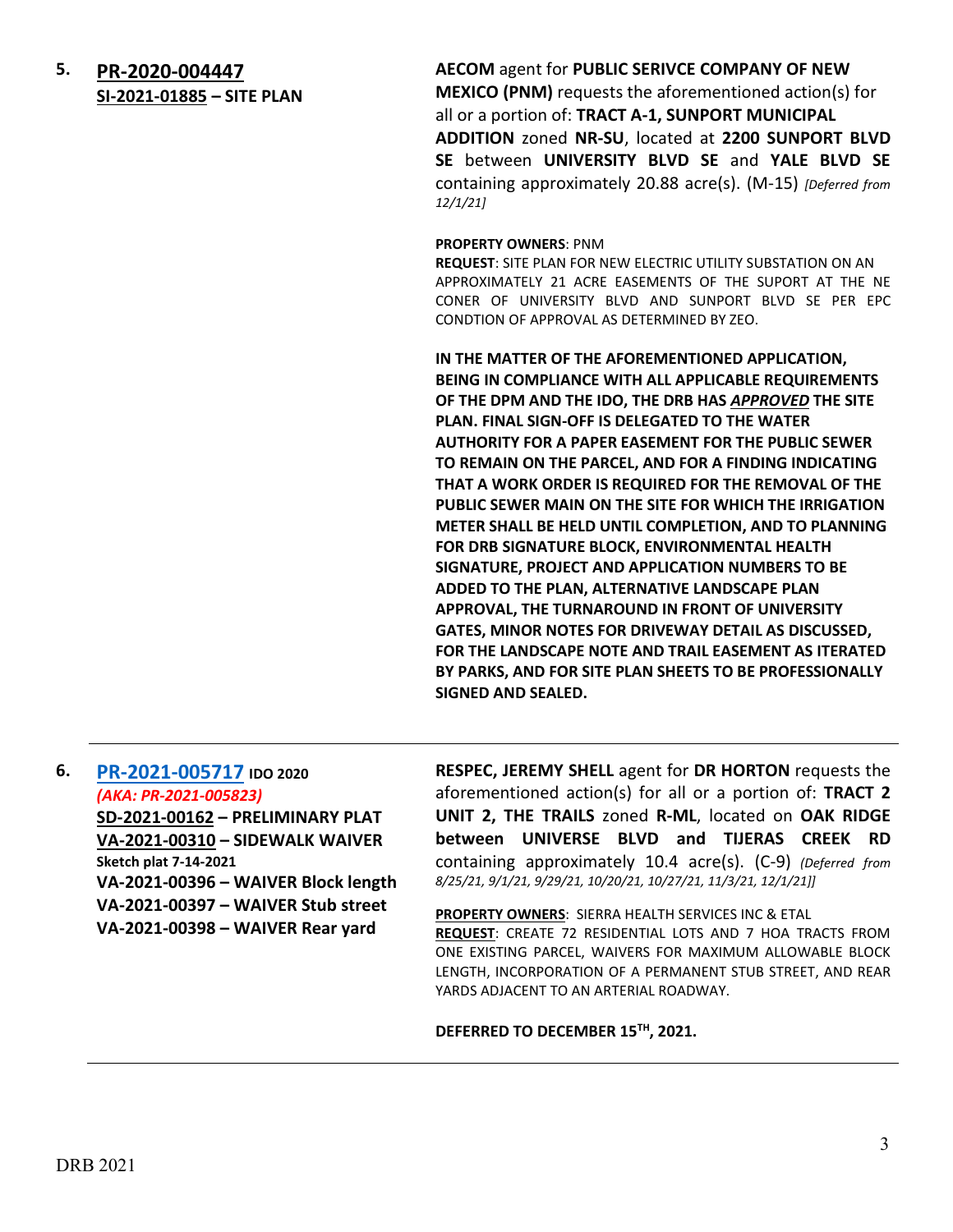**7. [PR-2021-005414](http://data.cabq.gov/government/planning/DRB/PR-2021-005414/DRB%20Submittals/) IDO 2019 SI-2021-01031 – SITE PLAN SD-2021-00136 – PRELIMINARY PLAT SD-2021-00137 – VACATION OF PUBLIC EASEMENT 90' Drainage SD-2021-00138 – VACATION OF PUBLIC EASEMENT 10' Utility SD-2021-00139 – VACATION OF PRIVATE EASEMENT 40' x 30' Access Sketch plat 5-12-2021**

**TIERRA WEST, LLC** agent for **LA MAME LLC** requests the aforementioned action(s) for all or a portion of: **TRACT F-4- A PLAT OF TRACTS F-3-A, F-4-A & F-6-A, ATRISCO BUSINESS PARK UNIT 3** zoned **MX-M**, located at **441 & 457 COORS BLVD NW between COORS BLVD NW and BLUEWATER RD NW** containing approximately 8.94 acre(s). (J-10**)** *[Deferred from 8/4/21, 8/25/21, 9/15/21, 10/20/21, 11/3/21, 11/17/21, 12/1/21]*

**PROPERTY OWNERS**: LA MAME, LLC **REQUEST**: DRB SITE PLAN, PRELIMINARY PLAT, VACATION ACTIONS

**DEFERRED TO JANUARY 5TH, 2022.**

### *MINOR CASES*

### **8. [PR-2021-006070](http://data.cabq.gov/government/planning/DRB/PR-2021-006070/DRB%20Submittals/PR-2021-006070_Dec_8_2021%20(P&F)/)**

**SD-2021-00240 – PRELIMINARY/FINAL PLAT Slope SD-2021-00245 - VACATION OF PRIVATE EASEMENT De-siltation SD-2021-00246 - VACATION OF PRIVATE EASEMENT Drainage SD-2021-00247 - VACATION OF PRIVATE EASEMENT SD-2021-00249 - VACATION OF PUBLIC EASEMENT Anchor SD-2021-00250 - VACATION OF PUBLIC EASEMENT PUE**

**CSI – CARTESIAN SURVEY'S INC.** agent for 98**TH & I-40 LAND, LLC** requests the aforementioned action(s) for all or a portion of: **TRACT 9, UNIT 5, AVALON SUBDIVISION** zoned **NR-BP**, **located at BLUEWATER RD NW between 94TH ST and 90TH ST** containing approximately 16.1021 acre(s). (K-09**)**

**PROPERTY OWNERS: 98th &I-40 LAND, LLC REQUEST**: CREATE TWO NEW TRACTS FROM ONE EXISTING TRACT, GRANT EASEMENTS, VACATE PUBLIC EASEMENTS

**DEFERRED TO JANUARY 5TH, 2022.**

### **9. [PR-2019-002663](http://data.cabq.gov/government/planning/DRB/PR-2019-002663/DRB%20Submittals/)**

**(1009082) SD-2020-00193 – PRELIMINARY/FINAL PLAT VA-2020-00377 - WAIVER TO IDO** *(Sketch Plat 8/12/20)*

**CONSENSUS PLANNING INC. agent(s) for GROUP II U26 VC, LLC** requests the aforementioned action(s) for all or a portion of: **TRACT 1 BLOCK 2 UNIT 26, VOLCANO CLIFFS SUBDIVISION**, zoned **MX-L** located on **KIMMICK DR NW between PASEO DEL NORTE and ROSA PARKS RD NW**, containing approximately 15.7217 acre(s). (C-11) *[Deferred from 12/2/20, 1/13/21, 6/9/21]*

**PROPERTY OWNERS:** GROUP II U26 VC, LLC

**REQUEST:** MINOR SUBDIVISON PLAT TO SPLIT LOT TO MATCH EPC APPROVED ZONE BOUNDARY. BULK LAND WAIVER TO DEFER INFRASTRUCTURE TO FUTURE PLATTING/SITE PLAN ACTIONS.

#### **DEFERRED TO MARCH 9TH, 2022.**